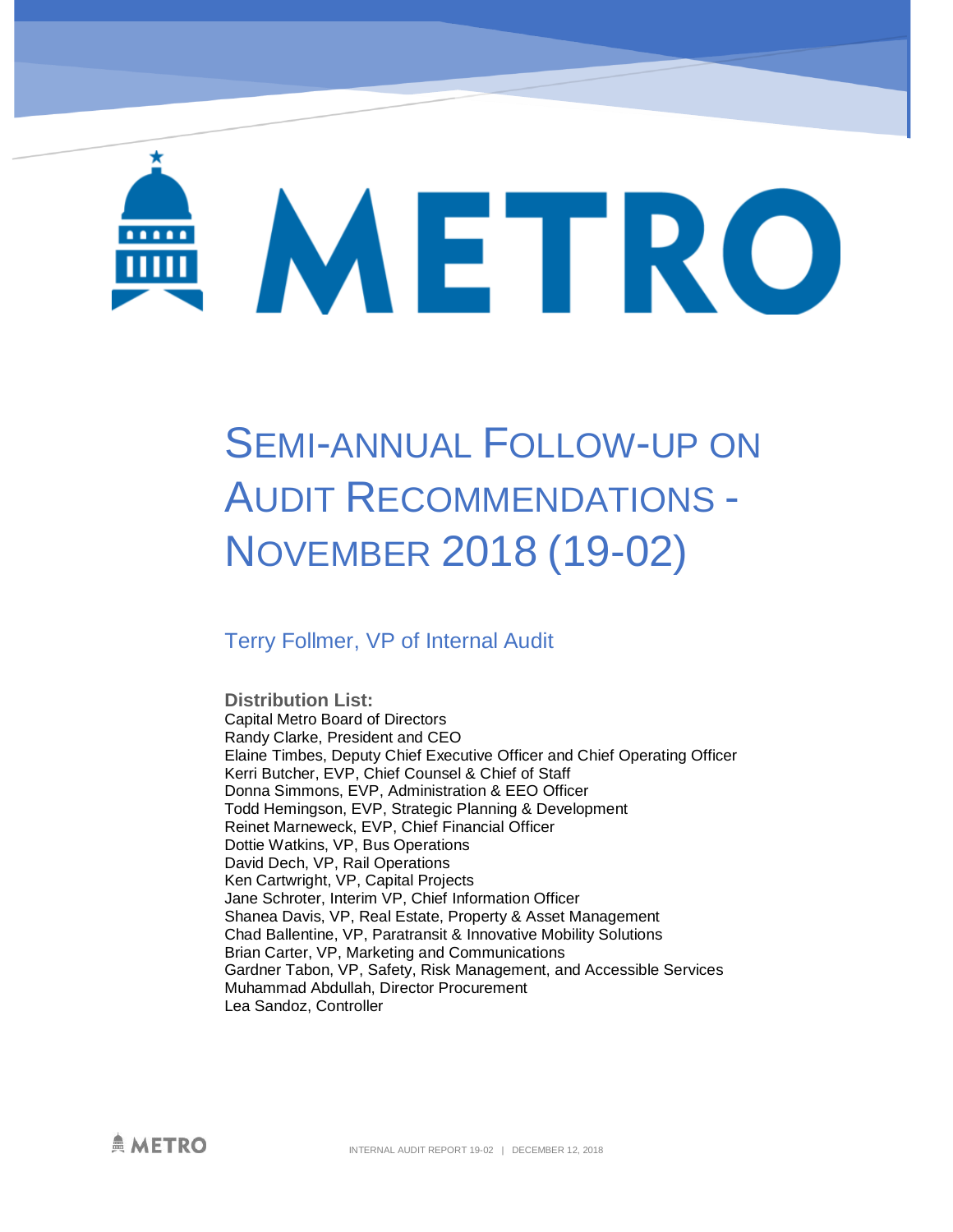# **Executive Summary**

As part of our annual Audit Plan approved by the Capital Metro Board, we conducted the semiannual status review of all open audit recommendations as of November 30, 2018. The audit objective and conclusion on the implementation of the corrective action plans follow.

# **Audit Objective & Scope**

The objective of the audit was to determine whether management has successfully implemented action plans in response to the recommendations provided in internal audit reports. In order to monitor the disposition of audit recommendations, the Internal Audit Department conducts two follow-up audits (semi-annual) per fiscal year (May and November). This report reflects the status as of November 30, 2018, for the outstanding corrective action plans (CAP's) resulting from internal audits projects.

# **Conclusion on Corrective Action Plans**

Overall, we determined that there are three audits reports with open recommendations, and management is in the process of implementing the remaining five open recommendations. Table 1 listed below, provides a summary breakdown of management's progress towards implementing the open recommendations.

| Project# | <b>Report Date</b> | <b>Project Name</b>   | Total # of Audit | Implemented as | In Process of | Rejected /        | % Implemented |
|----------|--------------------|-----------------------|------------------|----------------|---------------|-------------------|---------------|
|          |                    |                       | Recommendations  | Recommended    | being         | Management has    |               |
|          |                    |                       |                  |                | Implemented   | accepted the risk |               |
| 16-06    | 5/11/2016          | Investment            |                  |                |               |                   | 80.0%         |
|          |                    | <b>Recovery Audit</b> |                  |                |               |                   |               |
| 17-05    | 6/14/2017          | Professional          | ำ                |                |               | 0                 | 50.0%         |
|          |                    | Services Audit        |                  |                |               |                   |               |
| 18-05    | 8/9/2018           | AX ERP System -       | 3                | 0              | 3             | 0                 | 0.0%          |
|          |                    | Segregation of        |                  |                |               |                   |               |
|          |                    | Duties Audit          |                  |                |               |                   |               |
|          |                    | <b>TOTAL</b>          | 10               |                |               | $\Omega$          | 50.0%         |
|          |                    |                       |                  |                |               |                   |               |

Table 1: Summary Status of Open Recommendations

In our opinion, management has made reasonable progress in implementing the recommendations and open corrective action plans. Additional details related to all open recommendations can be found in Appendix A.

This audit was conducted by the following staff members in the Capital Metro Internal Audit Department:

Jeannette Lepe, Internal Auditor II (Project Lead) Terry Follmer, VP of Internal Audit

We want to thank management for their support and good progress in implementing the open corrective action plans.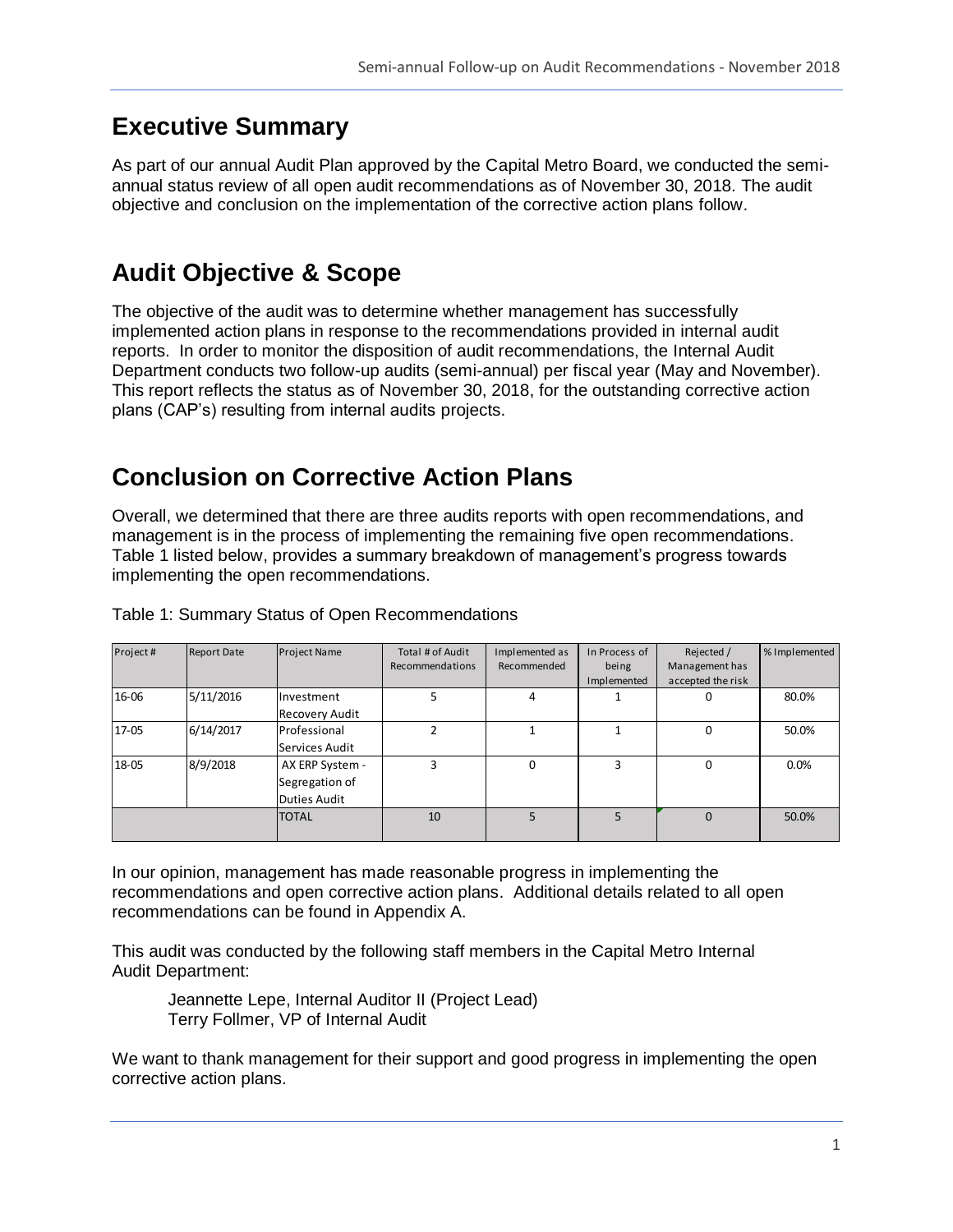## **APPENDIX A – DETAILS OF OPEN AUDIT RECOMMENTATIONS**

#### **Prior Recommendations and Audit Results**

As required by the Institute of Internal Auditors' International Professional Practices Framework, we have reviewed all open audit recommendations. Based on our review, we identified five open recommendations directly associated with three audit engagements. Listed below are the name of the audit project and report date, original recommendation and target completion date, 11/30/18 open action plans, and revised target completion dates and updated action plans if applicable.

#### **[INVESTMENT RECOVERY AUDIT](https://www.capmetro.org/uploadedFiles/New2016/About_Capital_Metro/Financial_Transparency/Audit_Dcouments/Investment%20Recovery%20Report%2016-06%20Executive%20Summary.pdf)** (5/11/2016 Report Issued)

**RECOMMENDATION 1:** Consolidate and expand guidance on surplus property disposition.

**OPEN ACTION PLANS:** (Procurement Department – Danny Solano, Bryan Bargsley; Finance Department – Lea Sandoz)

1b. Update Fixed Assets Capitalization and Disposal Policy and related Property Disposal Form. The Controller or her designee will modify the Fixed Asset Disposal Form and the existing "Fixed Assets Capitalization & Disposal Policy" by 1) referencing Procurement Disposal Policy and 2) eliminating any language found in the Procurement Policy. Form revisions will be complete by September 30, 2016. Policy revisions will be completed as soon as Procurement's Disposal Policy is complete.

#### **Management's Updated Target Completion Date & Comments:** March 31, 2019

The Fixed Assets Capitalization and Disposal Policy and related Property Disposal form is in the process of being updated and will need to be reviewed and approved by the Policy Committee.

#### **[PROFESSIONAL SERVICES AUDIT](https://www.capmetro.org/uploadedFiles/New2016/About_Capital_Metro/Financial_Transparency/Audit_Dcouments/17-05-Professional-Services-Contracting-Exec-Summary.pdf)** (6/14/2017 Report Issued)

**RECOMMENDATION 1:** Develop a process to approve, track, and monitor professional service projects that use task orders.

#### **OPEN ACTION PLANS:** *(Deputy CEO/COO Elaine Timbes)*

1c. Management will develop a reporting process, to be completed quarterly, that will provide the status of each Task Order driven project. Information will include Total project budget; YTD expenditures; Budget balance; List of contract deliverables; Status of deliverables; Any contract compliance issues; Final contract closeout. Target Implementation Date: 10/1/2017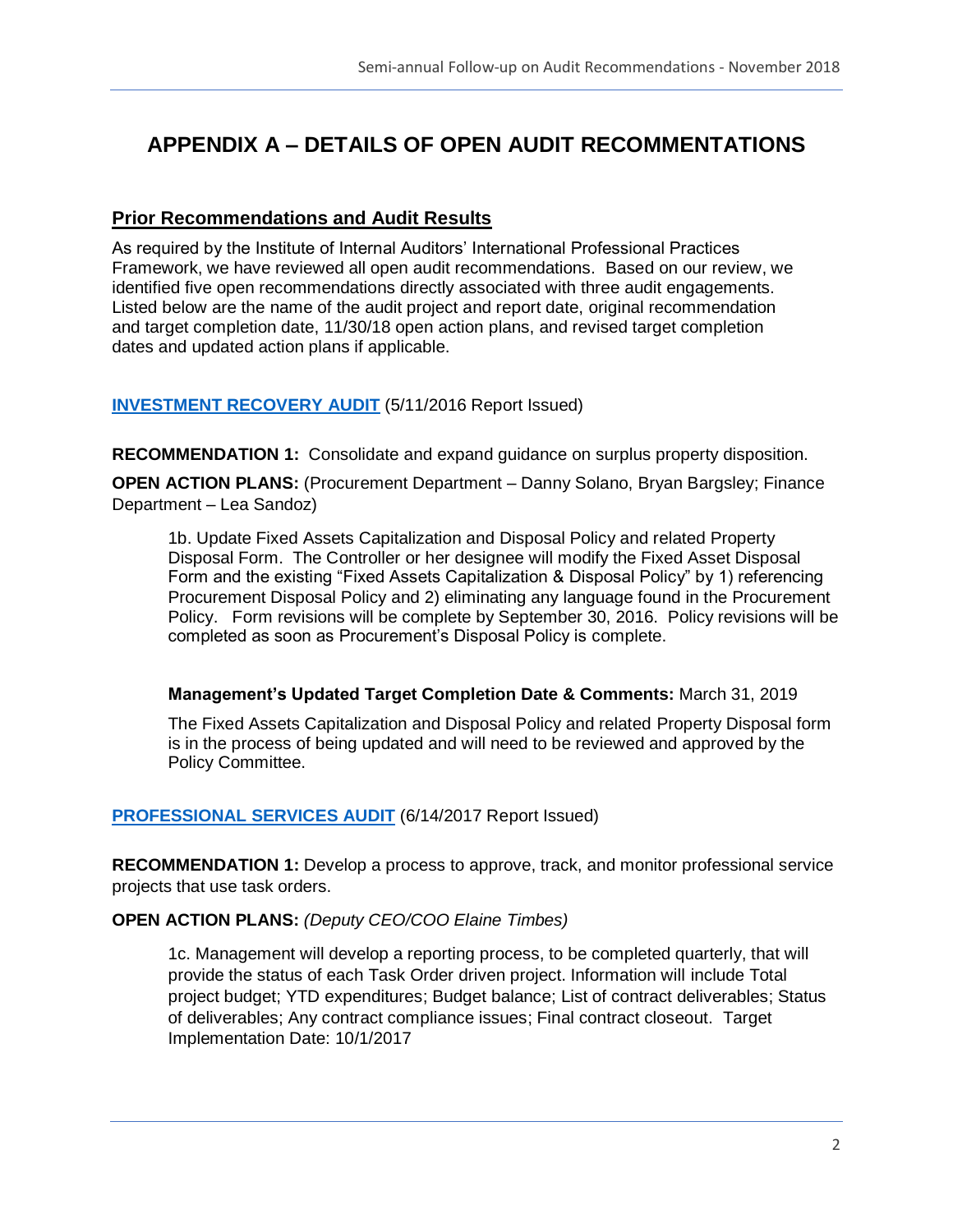#### **Management's Updated Target Completion Date & Comments:** January 31, 2019

IT is working to create new reports to improve management visibility on the status of the task orders, in order to identify and track activity against purchase agreements.

#### **AX ERP SYSTEM - [SEGREGATION OF DUTIES AUDIT](https://www.capmetro.org/uploadedFiles/New2016/About_Capital_Metro/Financial_Transparency/Audit_Documents/Fiscal_Year_2018_Internal_Audits/18-05_AX_ERP_System-Segregation_of_Duties_Audit-8-9-18(1).pdf)** (08/09/2018 Report Issued)

**RECOMMENDATION 1 (Vendor System Administrator Usage on System):** Management should only provide System Administrator rights when needed, and this access should be removed once maintenance is performed. Additionally, logging and monitoring of System Administrator accounts should be in place for all accounts.

#### **OPEN ACTION PLANS:** *(Ron Ledesma. – System Analyst)*

IT will create a Service Now ticket when providing IT Contractor Staff the System Administrator role. The ticket shall remain open until the role is removed. Target Complete Date: 08/30/2018

#### **Management's Updated Target Completion Date & Comments:** January 31, 2019

IT is using the Service Now system to track open tickets assigned to IT Contractor Staff and is working to create a reporting mechanism to ensure timely removal of access.

**RECOMMENDATION 2 (Logging & Monitoring of SOD Conflicts):** Management should consider defining and implementing the necessary logging and periodic monitoring of user access to ensure that compensating controls are present to detect inappropriate transactions due to limited segregation of duties.

#### **OPEN ACTION PLANS:** *(Lea Sandoz – Controller)*

The controller will define and implement monitoring of SOD conflicts based on the developed list. Target Complete Date: 08/15/2018

#### **Management's Updated Target Completion Date & Comments:** February 28, 2019

Changes were recently deployed in the AX ERP System, and Management is in the process of monitoring of SOD Conflicts identified.

#### **RECOMMENDATION 3 (Optimizing User Access Profiles & Descriptions):**

Management should consider making the following improvements to user access and security controls: